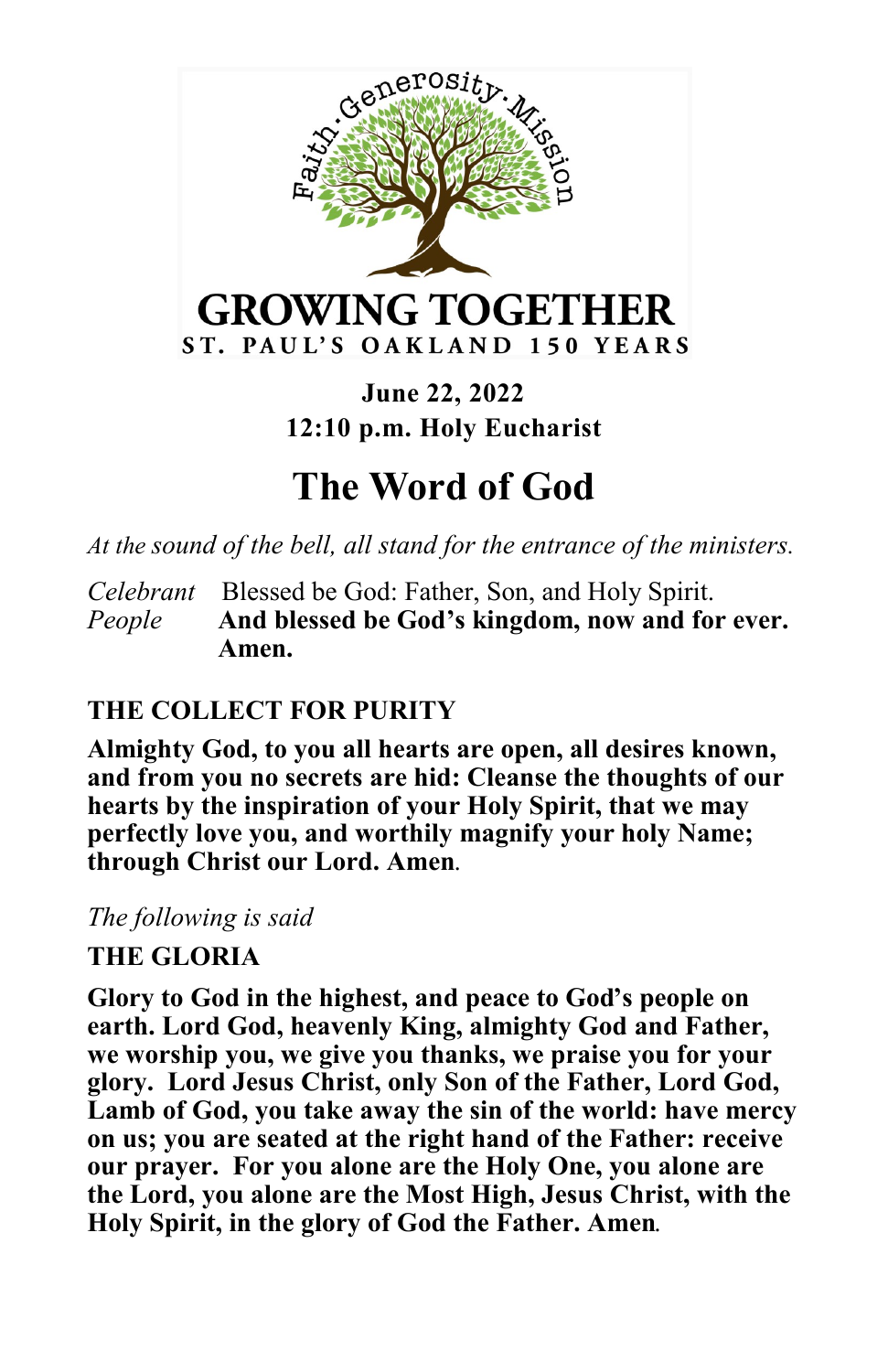#### **COLLECT OF THE DAY**

| Celebrant | God be with you.     |
|-----------|----------------------|
| People    | And with thy Spirit. |
| Celebrant | Let us pray.         |

Almighty and everlasting God, you have given to us your servants grace, by the confession of a true faith, to acknowledge the glory of the eternal Trinity, and in the power of your divine Majesty to worship the Unity: Keep us steadfast in this faith and worship, and bring us at last to see you in your one and eternal glory, O Father; who with the Son and the Holy Spirit live and reign, one God, for ever and ever. *Amen.*

*All* **Amen.**

*All sit.*

#### **THE FIRST READING** II Kings 22:8-13;23:1-3

The high priest Hilkiah said to Shaphan the secretary, "I have found the book of the law in the house of the Lord." When Hilkiah gave the book to Shaphan, he read it. Then Shaphan the secretary came to King Josiah, and reported to him, "Your servants have emptied out the money that was found in the house, and have delivered it into the hand of the workers who have oversight of the house of the LORD." Shaphan the secretary informed the king, "The priest Hilkiah has given me a book." Shaphan then read it aloud to the king. When the king heard the words of the book of the law, he tore his clothes. Then the king commanded the priest Hilkiah, Ahikam son of Shaphan, Achbor son of Micaiah, Shaphan the secretary, and the king's servant Asaiah, saying, "Go, inquire of the Lord for me, for the people, and for all Judah, concerning the words of this book that has been found; for great is the wrath of the LORD that is kindled against us, because our ancestors did not obey the words of this book, to do according to all that is written concerning us." Then the king directed that all the elders of Judah and Jerusalem should be gathered to him. The king went up to the house of the LORD, and with him went all the people of Judah, all the inhabitants of Jerusalem, the priests, the prophets, and all the people, both small and great; he read in their hearing all the words of the book of the covenant that had been found in the house of the LORD. The king stood by the pillar and made a covenant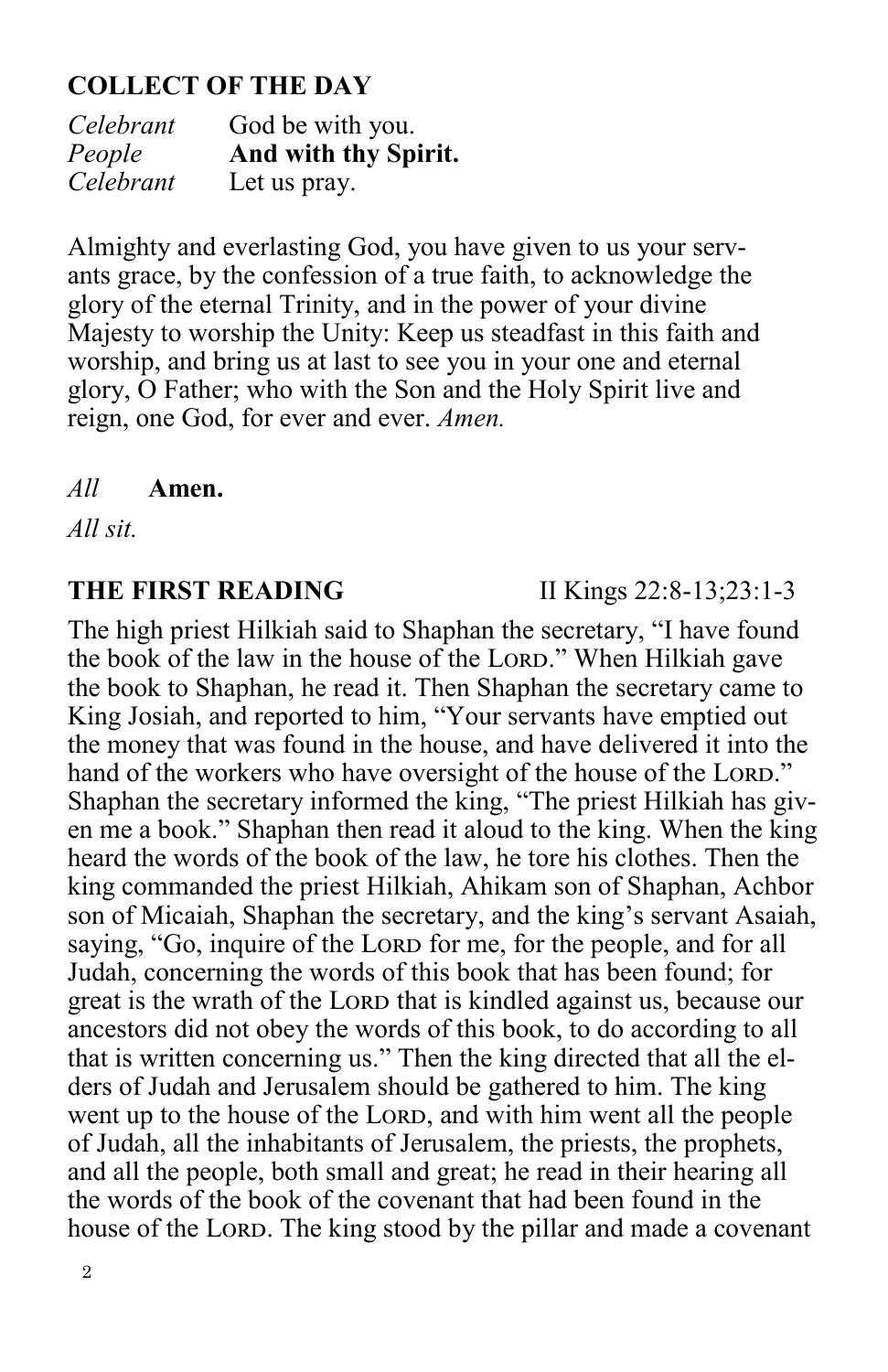before the LORD, to follow the LORD, keeping his commandments, his decrees, and his statutes, with all his heart and all his soul, to perform the words of this covenant that were written in this book. All the people joined in the covenant.

| Reader | Hear what the Spirit is saying to God's people. |
|--------|-------------------------------------------------|
| People | Thanks be to God.                               |

#### **Psalm 119: 33-40** *Legem pone*

| 33 | Teach me, O Lord, the way of your statutes, *<br>and I shall keep it to the end.          |
|----|-------------------------------------------------------------------------------------------|
| 34 | Give me understanding, and I shall keep your law; *<br>I shall keep it with all my heart. |
| 35 | Make me go in the path of your commandments, *<br>for that is my desire.                  |
| 36 | Incline my heart to your decrees *<br>and not to unjust gain.                             |
| 37 | Turn my eyes from watching what is worthless; *<br>give me life in your ways.             |
| 38 | Fulfill your promise to your servant, *<br>which you make to those who fear you.          |
| 39 | Turn away the reproach which I dread, *<br>because your judgments are good.               |
| 40 | Behold, I long for your commandments: *<br>in your righteousness preserve my life.        |

*All stand.*

**THE GOSPEL** Matthew 7: 15-20

| Gospeler | The Holy Gospel of our Lord Jesus Christ |
|----------|------------------------------------------|
|          | according to Matthew.                    |
| People   | Glory to you, Lord Christ.               |

Jesus said, "Beware of false prophets, who come to you in sheep's clothing but inwardly are ravenous wolves. You will know them by their fruits. Are grapes gathered from thorns, or figs from thistles? In the same way, every good tree bears good fruit, but the bad tree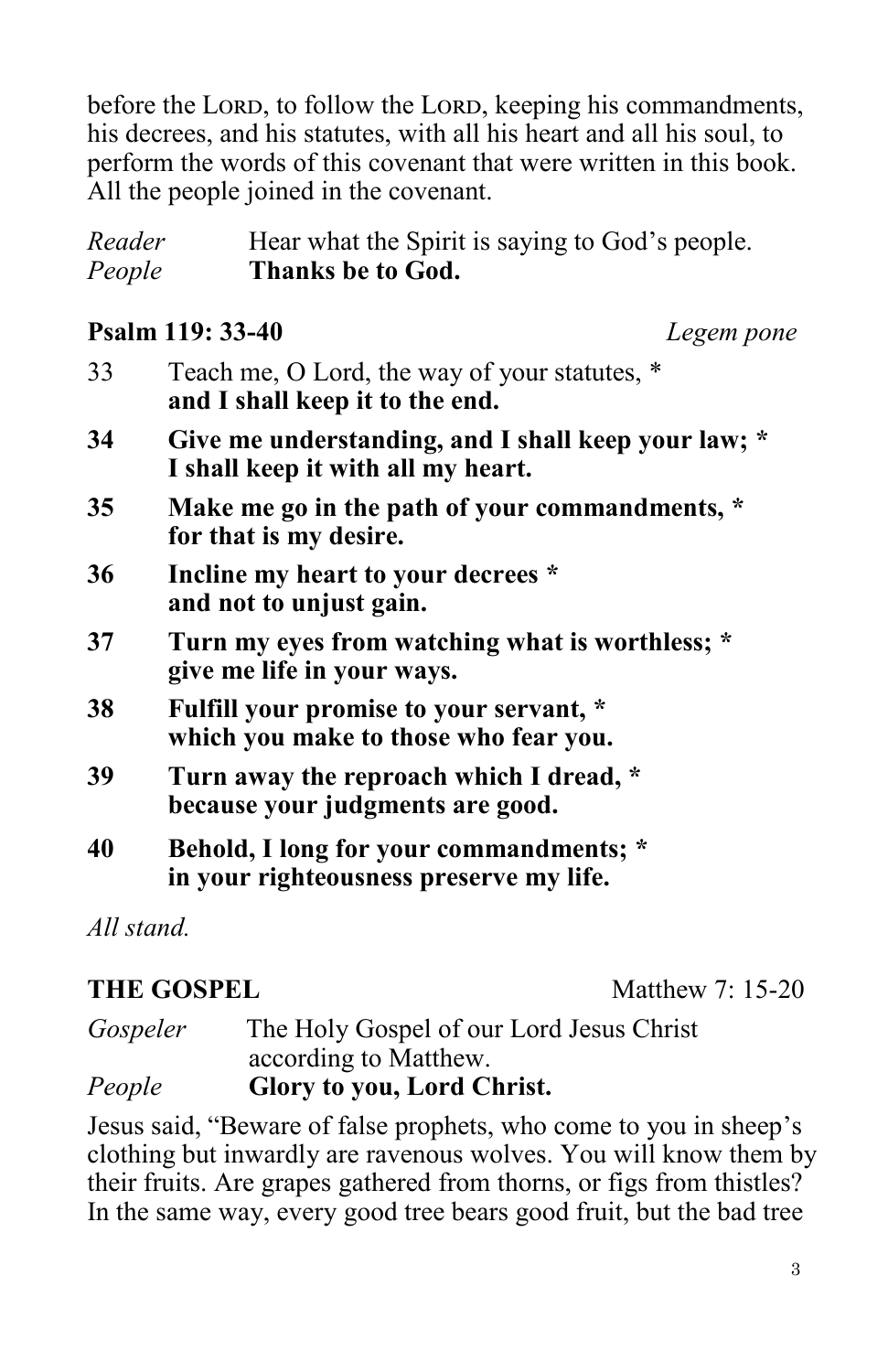bears bad fruit. A good tree cannot bear bad fruit, nor can a bad tree bear good fruit. Every tree that does not bear good fruit is cut down and thrown into the fire. Thus you will know them by their fruits."

*Gospeler* The Gospel of the Lord. *People* **Praise to you, Lord Christ.**

**HOMILY** The Rev. Christian Harding

*A period of silence is kept following the sermon.*

#### **PRAYERS OF THE PEOPLE** Form V (*BCP*)

In peace, let us pray to the Lord, saying, "Lord, have mercy."

For the holy Church of God, that it may be filled with truth and love, and be found without fault at the day of your coming, we pray to you, O Lord.

*Here and after every petition the People respond*

#### **Lord, have mercy.**

For Michael our Presiding Bishop, for Marc our own Bishop, for all bishops and other ministers, and for all the holy people of God, we pray to you, O Lord.

For all who fear God and believe in you, Lord Christ, that our divisions may cease, and that all may be one as you and the Father are one, we pray to you, O Lord.

For the mission of the Church, that in faithful witness it may preach the Gospel to the ends of the earth, we pray to you, O Lord.

For the peace of the world, that a spirit of respect and forbearance may grow among nations and peoples, we pray to you, O Lord.

For those in positions of public trust, that they may serve justice, and promote the dignity and freedom of every person, we pray to you, O Lord.

For a blessing upon all human labor, and for the right use of the riches of creation, that the world may be freed from poverty, famine, and disaster, we pray to you, O Lord.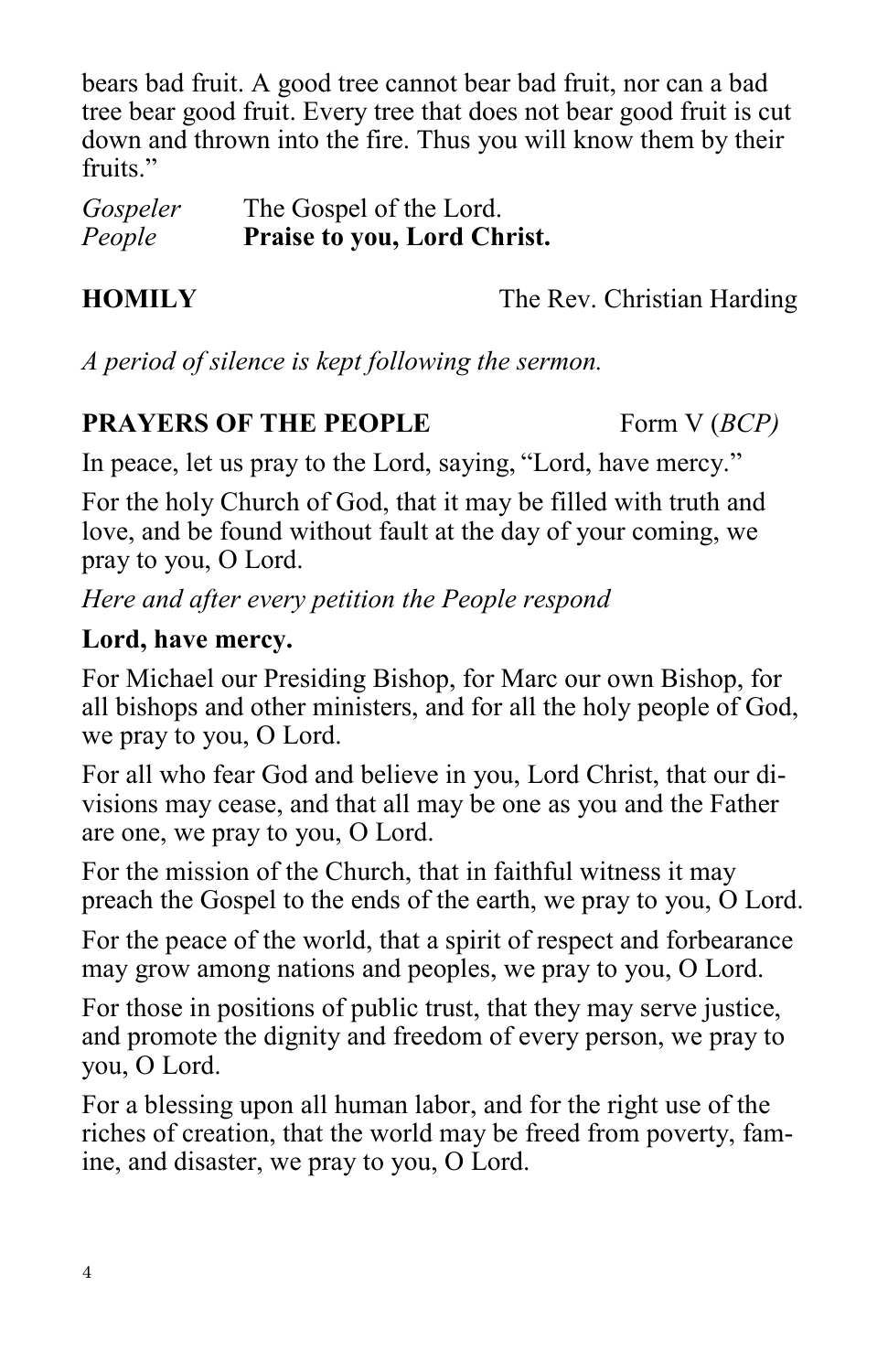For the poor, the persecuted, the sick, and all who suffer; for refugees, prisoners, and all who are in danger; that they may be relieved and protected, we pray to you, O Lord.

For this *congregation* [for those who are present, and for those who are absent], that we may be delivered from hardness of heart, and show forth your glory in all that we do, we pray to you, O Lord.

For all who have commended themselves to our prayers; for our families, friends, and neighbors; that being freed from anxiety, they may live in joy, peace, and health, we pray to you, O Lord.

For all who have died in the communion of your Church, and those whose faith is known to you alone, that, with all the saints, they may have rest in that place where there is no pain or grief, but life eternal, we pray to you, O Lord.

Rejoicing in the fellowship of the ever-blessed Virgin Mary, blessed Paul and all the saints, let us commend ourselves, and one another, and all our life to Christ our God.

# **To you, O Lord our God.**

*Silence*

*The Celebrant adds a concluding Collect.*

*All* **Amen.** 

# **THE CONFESSION OF SIN**

*The Celebrant then says* Let us confess our sins against God and our neighbor.

*Silence.* 

*Minister and People*

**Most merciful God, we confess that we have sinned against you in thought, word, and deed, by what we have done, and by what we have left undone. We have not loved you with our whole heart; we have not loved our neighbors as ourselves. We are truly sorry and we humbly repent. For the sake of your Son Jesus Christ, have mercy on us and forgive us; that we may delight in your will, and walk in your ways, to the glory of your**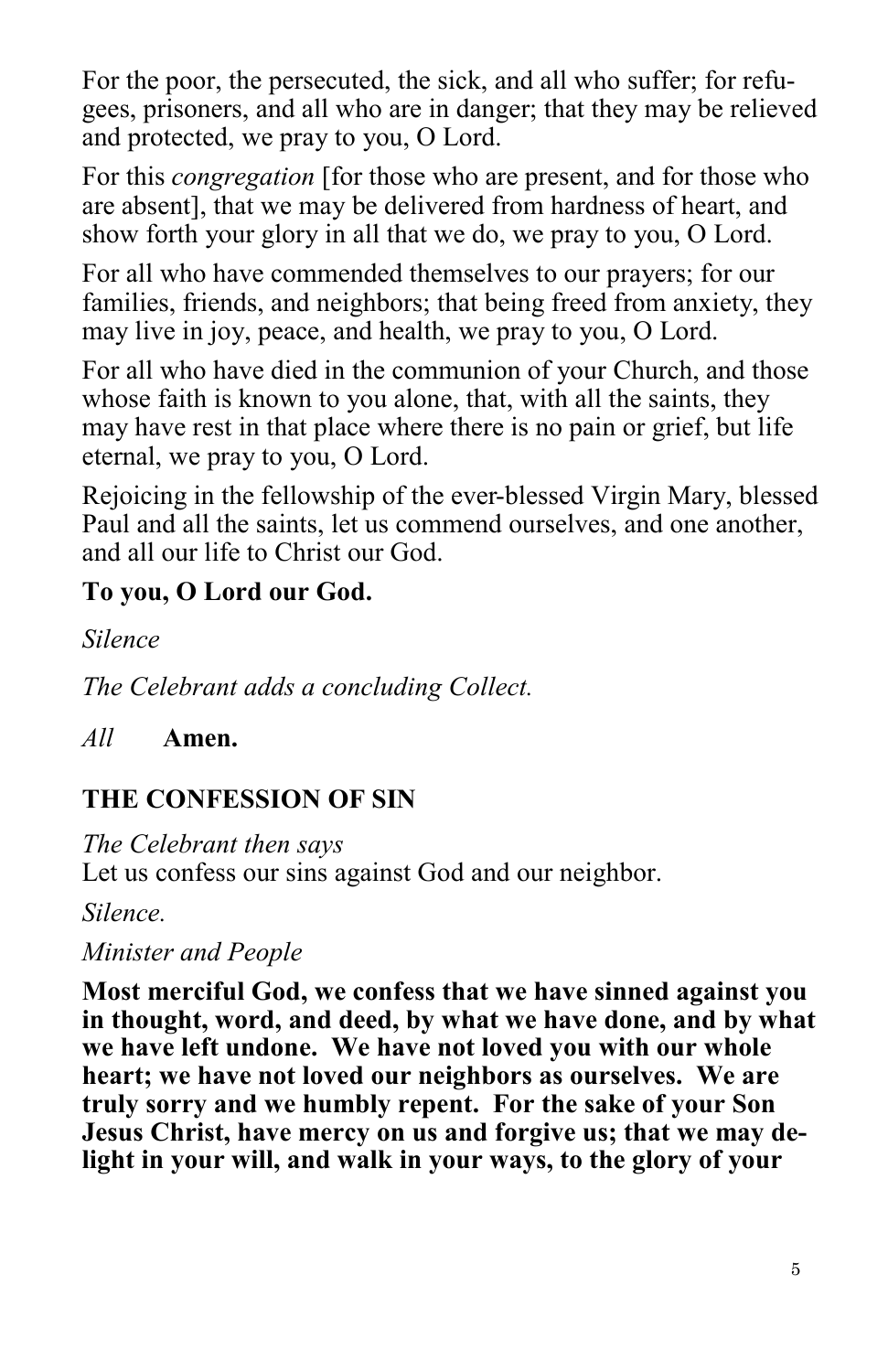#### **Name. Amen.**

#### *The Celebrant stands and says*

Almighty God have mercy on you, forgive you all your sins through our Lord Jesus Christ, strengthen you in all goodness, and by the power of the Holy Spirit keep you in eternal life. *Amen*.

#### **THE PEACE**

*All stand.*

*Celebrant* The peace of the Lord be always with you. *People* **And also with you.** 

*The Ministers and the People may greet one another in the name of the Lord.*

# **Holy Communion**

*Here are ways to contribute to the mission and ministry of the parish:*

*Text to Give: Text the word "GIVE" to phone number 510-900- 7759.*



*Online giving: Go to [https://stpaulsoakland.breezechms.com/](https://stpaulsoakland.breezechms.com/give/online)*

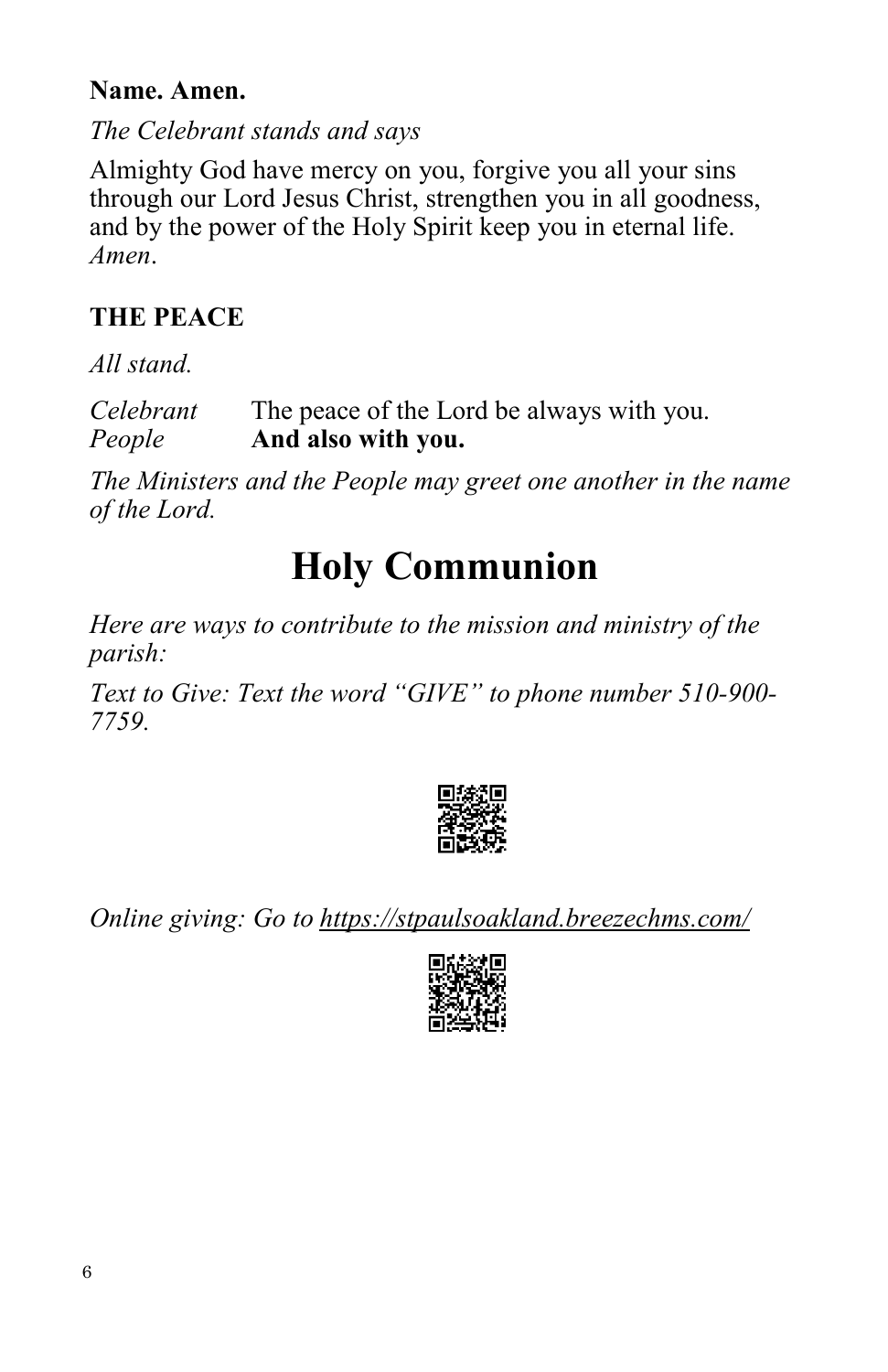*[give/online](https://stpaulsoakland.breezechms.com/give/online) or scan this QR Code: Paypal contribution: scan this QR Code:*

#### **THE GREAT THANKSGIVING** *Eucharistic Prayer A*

*The Celebrant, says*

|           | The Lord be with you.                      |
|-----------|--------------------------------------------|
| People    | And also with you.                         |
| Celebrant | Lift up your hearts.                       |
| People    | We lift them to the Lord.                  |
| Celebrant | Let us give thanks to the Lord our God.    |
| People    | It is right to give God thanks and praise. |

*Then, facing the Holy Table, the Celebrant proceeds* It is right, and a good and joyful thing, always and everywhere to give thanks to you, Father Almighty, Creator of heaven and earth. Through Jesus Christ our Lord; who on the first day of the week overcame death and the grave, and by his glorious resurrection opened to us the way of everlasting life.

Therefore we praise you, joining our voices with Angels and Archangels and with all the company of heaven, who for ever sing this hymn to proclaim the glory of your Name:

#### *Celebrant and People*

**Holy, holy, holy Lord, God of power and might, heaven and earth are full of your glory. Hosanna in the highest. Blessed is the one who comes in the name of the Lord. Hosanna in the highest.**

#### *The people stand or kneel and the Celebrant continues*

Holy and gracious Father: In your infinite love you made us for yourself; and, when we had fallen into sin and become subject to evil and death, you, in your mercy, sent Jesus Christ, your only and eternal Son, to share our human nature, to live and die as one of us, to reconcile us to you, the God and Father of all. He stretched out his arms upon the cross, and offered himself in obedience to your will, a perfect sacrifice for the whole world.

On the night he was handed over to suffering and death, our Lord Jesus Christ took bread; and when he had given thanks to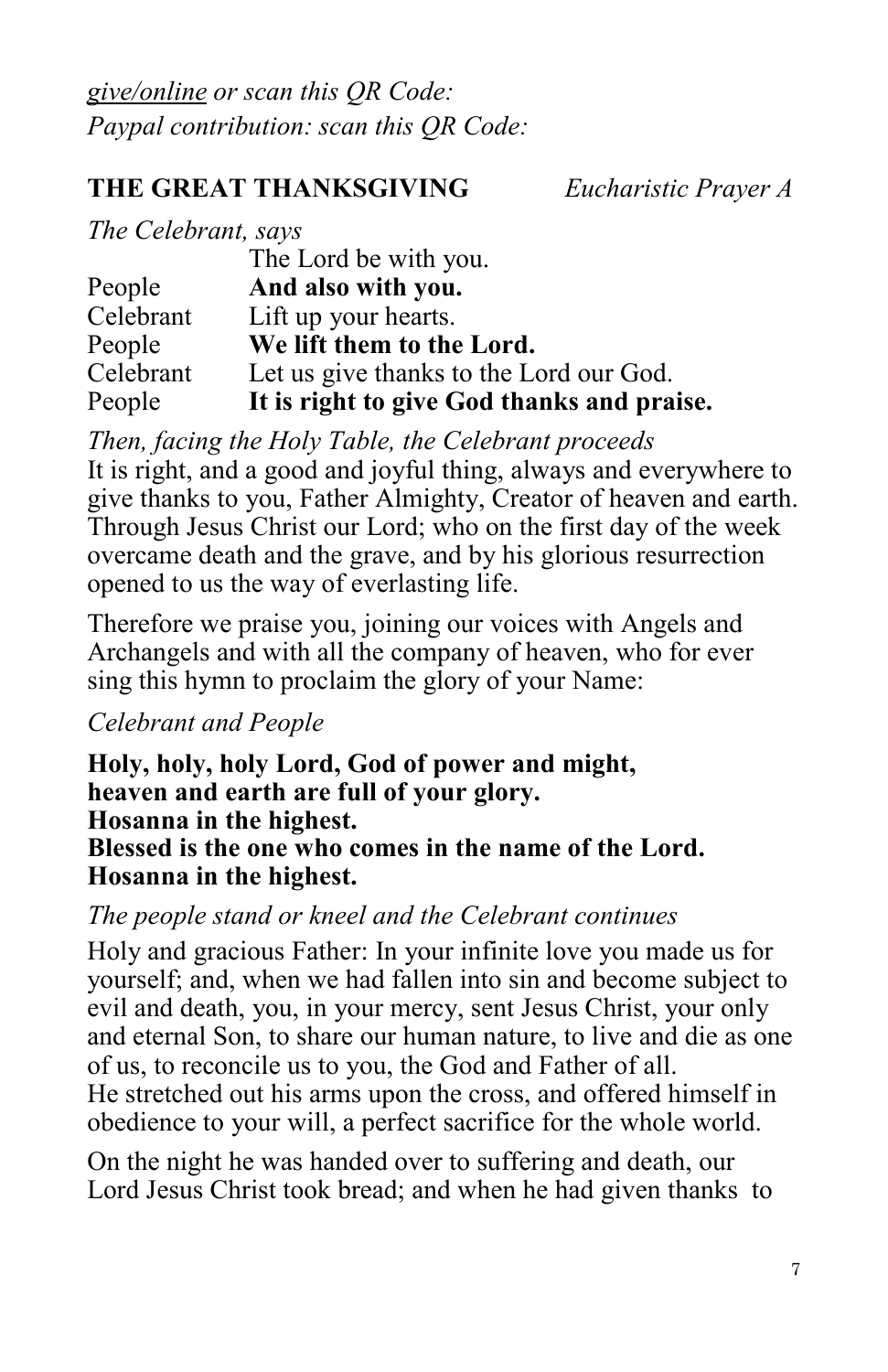you, he broke it, and gave it to his disciples, and said, "Take eat: This is my Body, which is given for you. Do this for the remembrance of me."

After supper he took the cup of wine; and when he had given thanks, he gave it to them, and said, "Drink this, all of you: This is my Blood of the new Covenant, which is shed for you and for many for the forgiveness of sins. Whenever you drink it, do this for the remembrance of me."

Therefore we proclaim the mystery of faith:

*Celebrant and People* **Christ has died. Christ is risen. Christ will come again.**

#### *The Celebrant continues*

We celebrate the memorial of our redemption, O Father, in this sacrifice of praise and thanksgiving. Recalling his death, resurrection, and ascension, we offer you these gifts.

Sanctify them by your Holy Spirit to be for your people the Body and Blood of your Son, the holy food and drink of new and unending life in him. Sanctify us also that we may faithfully receive this holy Sacrament, and serve you in unity, constancy, and peace; and at the last day bring us with all your saints into the joy of your eternal kingdom.

All this we ask through your Son Jesus Christ. By him, and with him, and in him, in the unity of the Holy Spirit all honor and glory is yours, Almighty Father, now and for ever.

#### *All* **Amen***.*

*The Celebrant then continues*,

### **THE LORD'S PRAYER**

And now, as our Savior Christ has taught us, we are bold to say:

*People and Celebrant*

**Our Father, who art in heaven, hallowed be thy Name, thy kingdom come, thy will be done, on earth as it is in heaven. Give us this day our daily bread. And forgive us our trespasses,**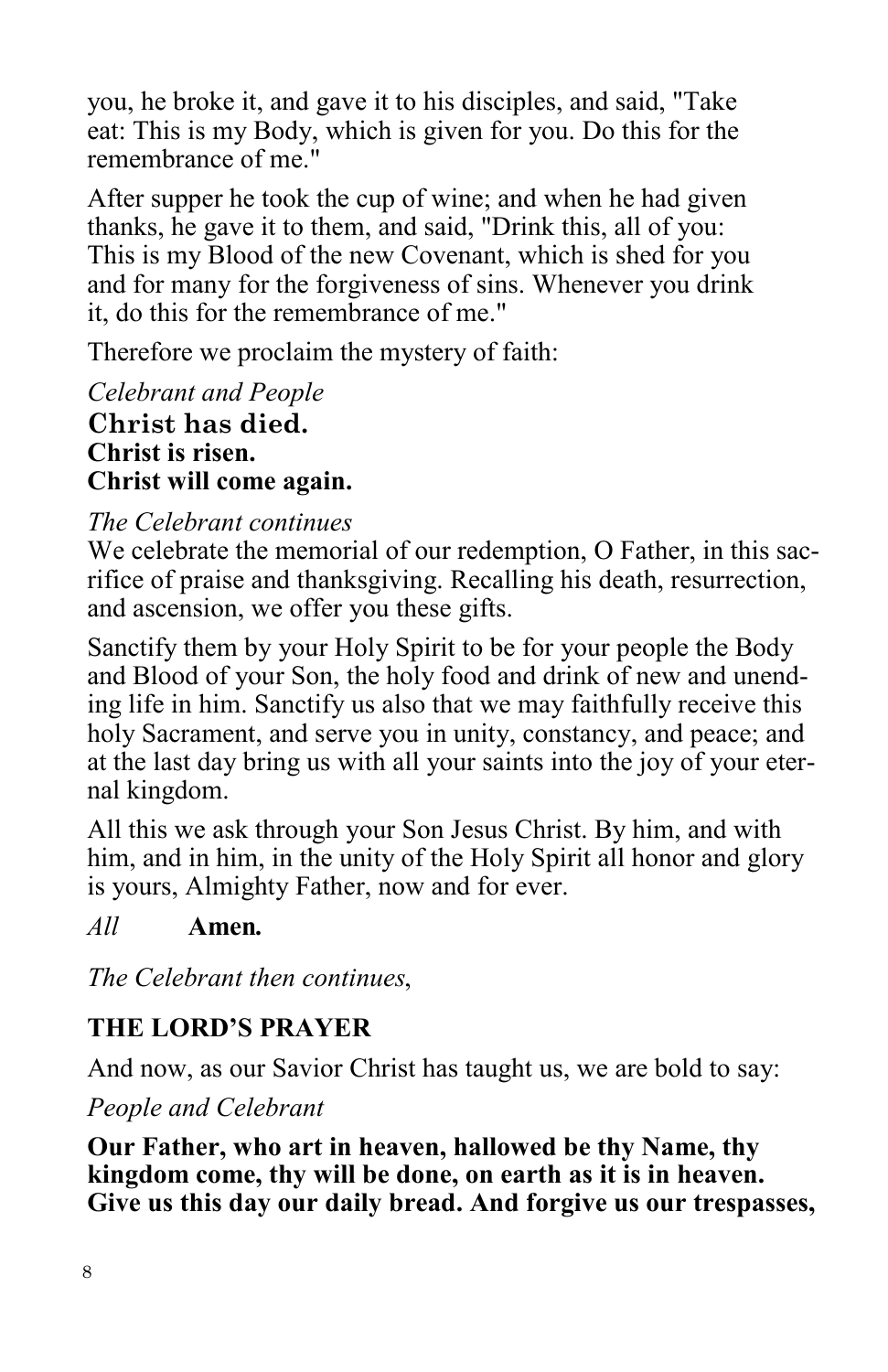#### **as we forgive those who trespass against us. And lead us not into temptation, but deliver us from evil. For thine is the kingdom and the power, and the glory, for ever and ever. Amen.**

*The Celebrant breaks the bread.* 

*A period of silence is kept.*

*Then is said*

*Celebrant* Alleluia. Christ our Passover is sacrificed for us; *People* **Therefore let us keep the feast. Alleluia.**

*The Celebrant invites all to God's table saying*

The Gifts of God for the People of God. Take them in remembrance that Christ died for you, and feed on him in your hearts by faith, with thanksgiving.

*All are welcome at the Lord's table to receive Holy Communion or a blessing.* 

### **THE POST-COMMUNION PRAYER**

*Celebrant* Let us pray.

*Celebrant and People*

**Eternal God, heavenly Father, you have graciously accepted us as living members of your Son our Savior Jesus Christ, and you have fed us with spiritual food in the Sacrament of his Body and Blood. Send us now into the world in peace, and grant us strength and courage to love and serve you with gladness and singleness of heart; through Christ our Lord. Amen.**

### **THE BLESSING**

*The priest blesses the people.*

*All* **Amen.** 

#### **THE DISMISSAL**

*Deacon* Let us go forth in the name of Christ. *People* **Thanks be to God.**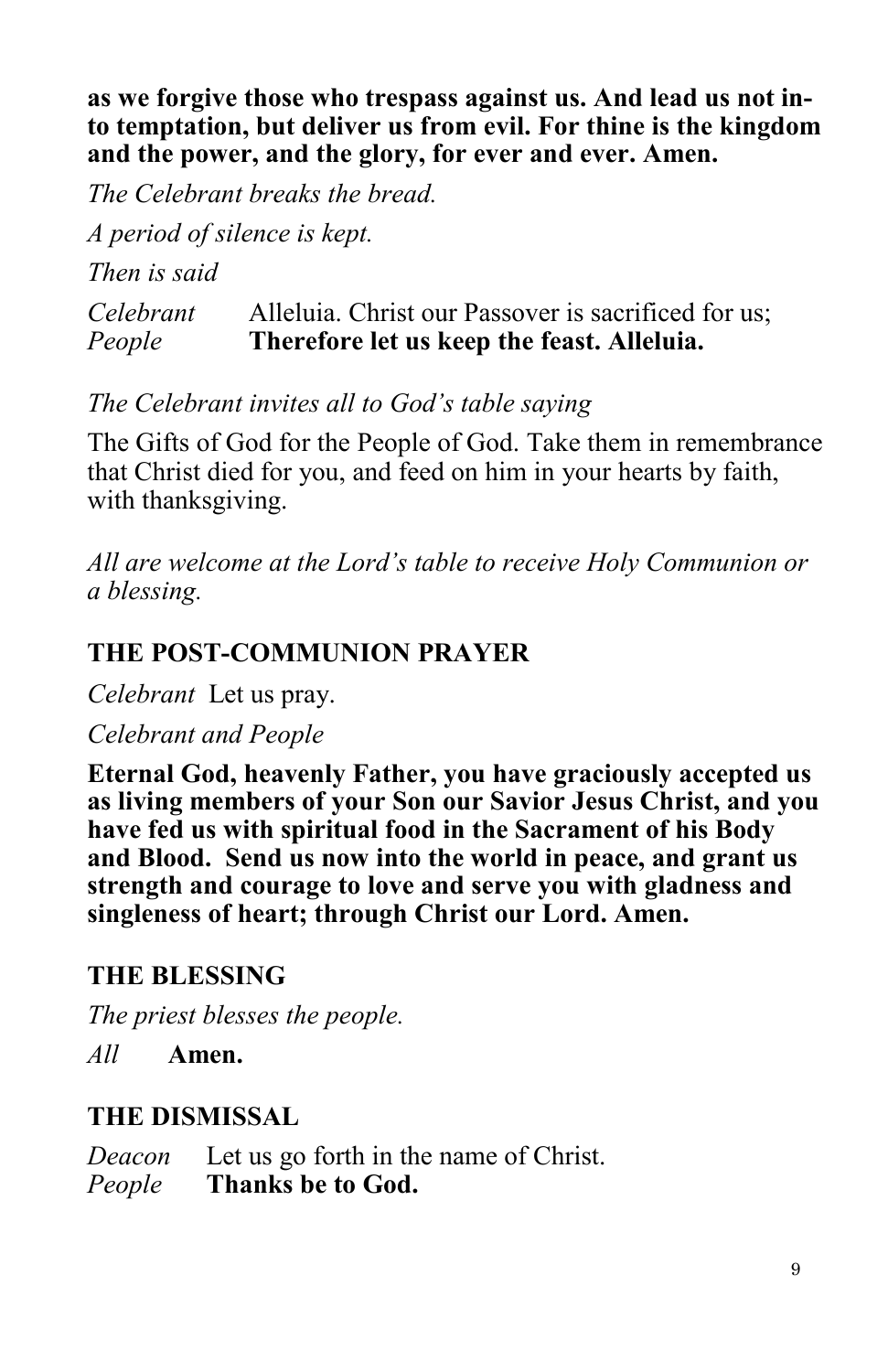**Prayer requests for you or a loved one** may be communicated by placing a note in the offering plate. We will include them in our regular prayer concerns. You may also send prayer requests to prayers@stpaulsoakland.org.

Tito Alvarez Catherine Ann David Vernon Anderson Kathleen Jean Anthony Stephanie Azlin-Carr Anne Barclay Dr. Basdeo Balkissoon Aaron A. Benjamin Isaac Berry Lisa Bishop Kate Britton Maggie Britton Helena Busquets Miguel Chamorro Cheryl Clausen Sister Rose Coleman Denise Conley Martika Crawford John Ross Devlin Victoria Maxine Devlin Edwina Devlin Brian Faucette Jewelle Gibbs Alexander Glenn

#### Grace Gough Larry Gray Londell Guffen Vincent Hall Pastor Motuba Harding Chrystina Harris Michelle Hartmann David Holley Sharon Hyde Nick Indehar Gregory Jackson Peter Johnson Reginald & Theresa Lane Joan Larson Natalie Lehman-Buckingham Vita Lopata Rafael Martin Nicole McClain James Meredith Katie Nutting Bryan Patterson Richard Paul

Garrett Petersen Robert Pilmer Mark Pingree David Raskin Joel Reyna Jessica Rojas Colbert Smith Manny Smith Nolan Smith Thomas Spitz Paul Sporer Ramona Terry Tish Cheryl Torrannce Cary Virtue Renee Walker-Bolden Robert Wright Norman Young

#### **CLERGY**

The Rt. Rev. Marc H. Andrus *Bishop of California*

The Rev. Dr. Mauricio Wilson *Rector*

The Ven. Carolyn Bolton *Archdeacon*

The Rev. Christian Harding The Rev. Anne Jensen *Assisting Priests*

#### **STAFF**

Mark Bruce *Interim Music Director*

Philip Saunders *Assistant Music Director*

Jackie Kamakate *Parish Administrator*

Joan Clerk *Bookkeeper*

Danislav Nedevski *Sexton*

Elena Nedevska *Housekeeper*

#### **VESTRY**

#### **Class of 2022** Will Cowart—*Jr. Warden* Ann Gregory— *Treasurer* Sharon Pilmer

**Class of 2023** Flarnie Adams—Clerk Maura Lane—*Sr. Warden* Brian Stanke

**Class of 2024** Indira Balkissoon Irene Plunkett Matthew Schooler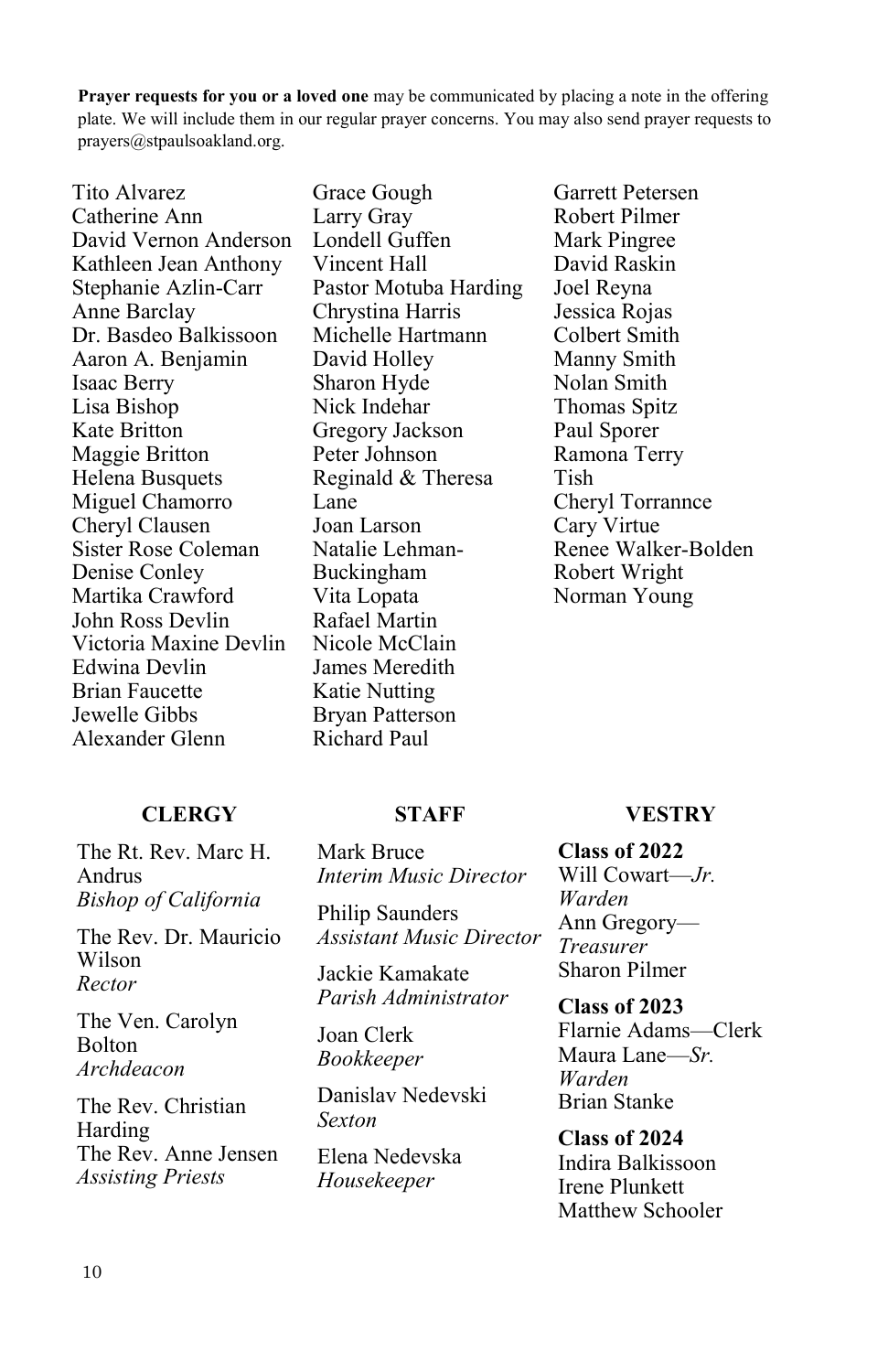## **LITURGICAL SCHEDULE**

*Live stream only, until further notice.*

#### **Sundays**

8 am Spoken Eucharist in the Church 10 am Choral Eucharist in the Church

# **First Sundays**

4 pm Evensong in the Church

#### **Fourth Sundays** 8 pm Compline in the Church

#### **Wednesdays**

12:10 pm Spoken Eucharist with Healing Service on the 1st Wednesday in the Chapel

## **The Sacrament of Reconciliation may be scheduled with any priest.**

Music usage licensing and agreements: Church Hymnal Corporation, New York; OneLicense.net

*Celebrant and Preacher* The Rev. Christian Harding *Assisting Priest*